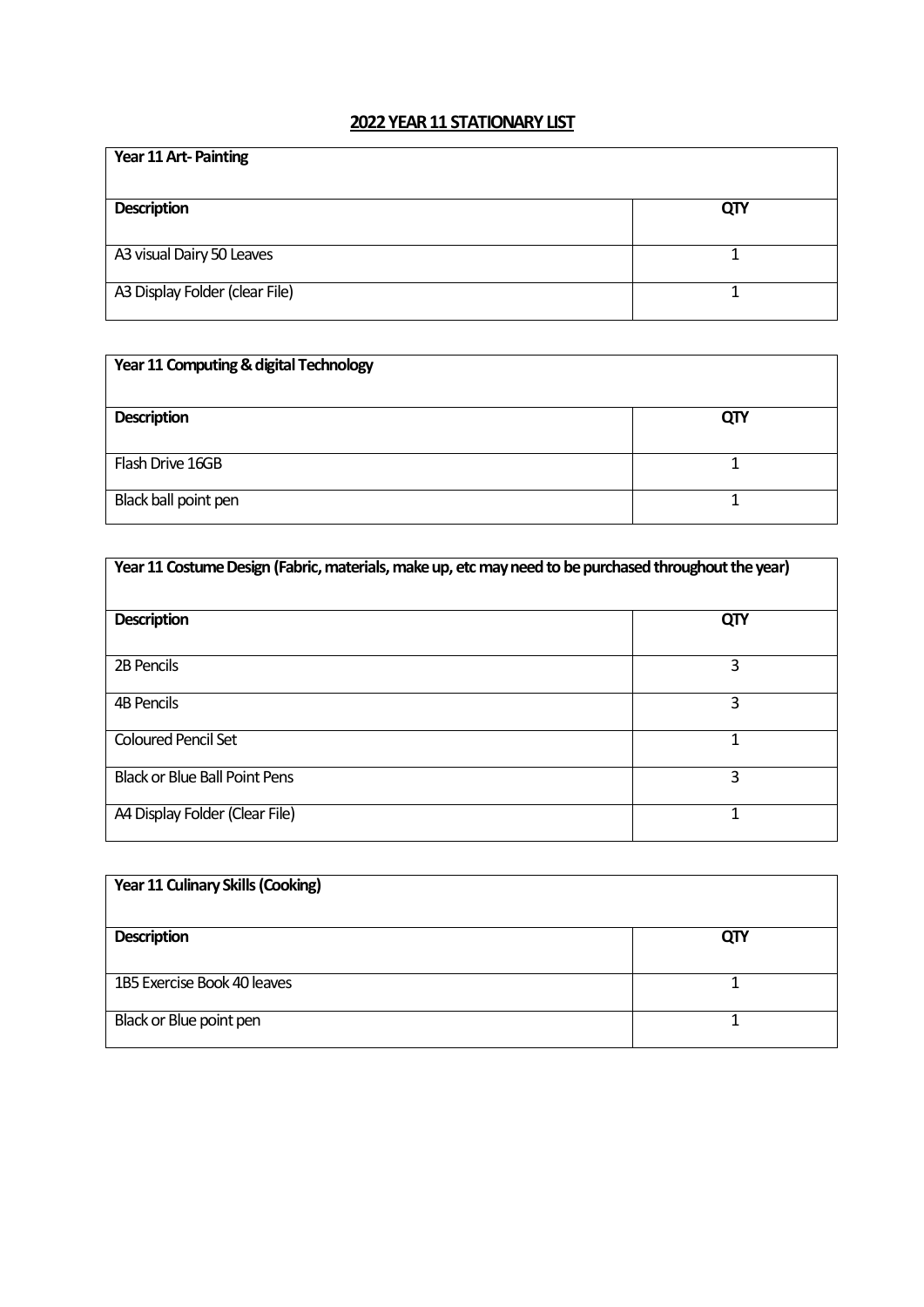| Year 11 Digital Art                  |              |
|--------------------------------------|--------------|
| <b>Description</b>                   | QTY          |
| 2B Pencils                           | 3            |
| <b>4B Pencils</b>                    | 3            |
| <b>Black or Blue Ball Point Pens</b> | 3            |
| A4 or A3 Visual Diary                | $\mathbf{1}$ |
| A3 Display Folder (Clear File)       | $\mathbf{1}$ |
| USB Stick (16G)                      | $\mathbf{1}$ |
| Year 11 Drama                        |              |
| <b>Description</b>                   | QTY          |
| Loose Leaf Refill 50 Leaves          | $\mathbf{1}$ |
| Black or Blue point pen              | $\mathbf{1}$ |
| A4 Display Folder (Clear File)       | 1            |

| Year 11 English             |     |
|-----------------------------|-----|
| <b>Description</b>          | QTY |
| 1B5 Exercise Book 50 Leaves |     |
| Black or Blue point pen     |     |
| HB pencil                   |     |

| Year 11 Geography           |     |
|-----------------------------|-----|
| <b>Description</b>          | QTY |
| Loose Leaf Refill 50 Leaves |     |
| Black or Blue point pen     |     |
| Highlighter                 | າ   |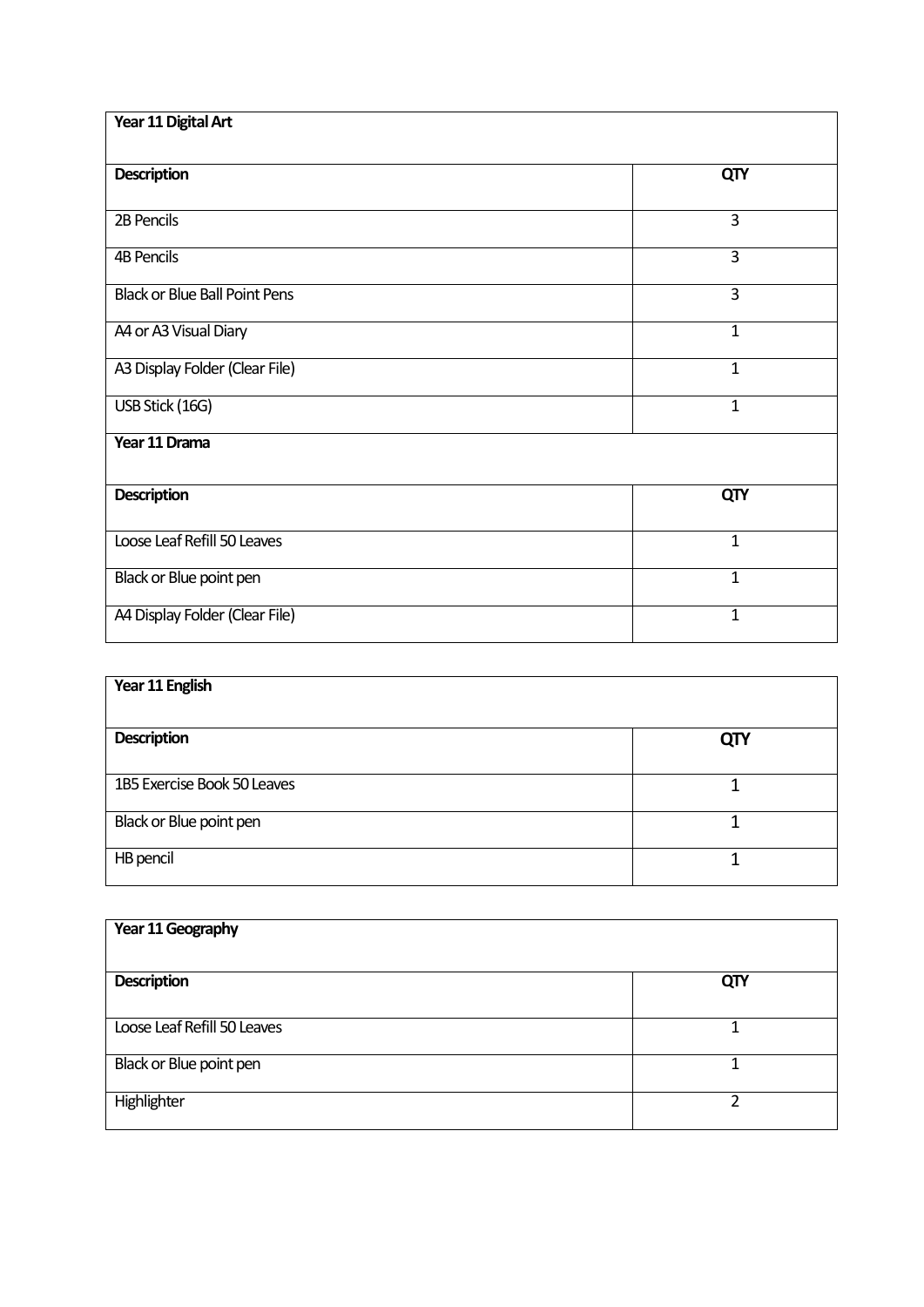| Year 11 Health & Development |               |
|------------------------------|---------------|
| <b>Description</b>           | QTY           |
| Loose Leaf Refill 50 Leaves  |               |
| Black or Blue point pen      |               |
| Highlighter                  | $\mathfrak z$ |
| A4 Ring binder               |               |

| Year 11 History             |     |
|-----------------------------|-----|
| <b>Description</b>          | QTY |
| Loose Leaf Refill 50 Leaves |     |
| Black or Blue point pen     |     |
| Highlighter                 | ำ   |

| <b>Year 11 Mathematics</b>      |     |
|---------------------------------|-----|
| <b>Description</b>              | QTY |
| A4 Exercise Book Quad 36 Leaves | 1   |
| Black or Blue point pen         | 1   |
| Highlighter                     | 2   |
| HB pencil                       | 4   |

| Year 11 Music                  |     |
|--------------------------------|-----|
| <b>Description</b>             | QTY |
| Loose Leaf Refill 50 Leaves    |     |
| Black or Blue point pen        |     |
| A4 Display Folder (Clear File) |     |